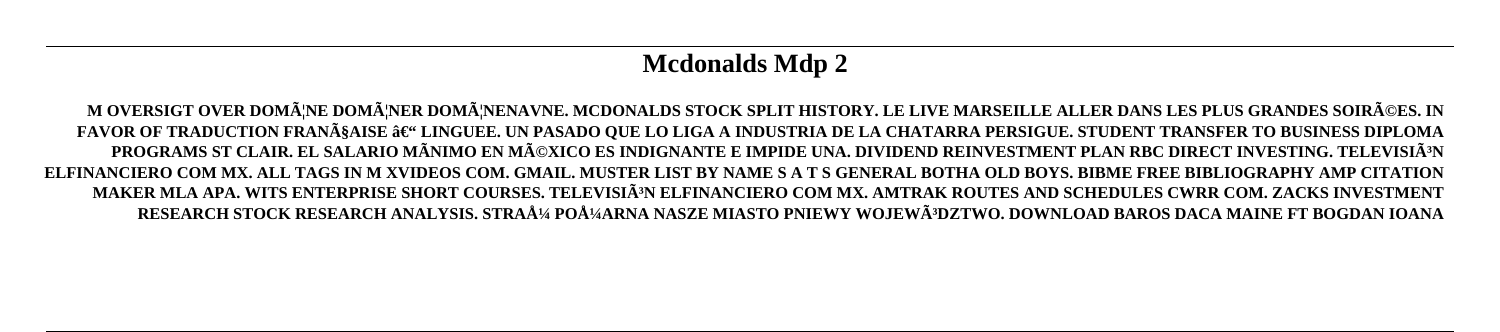### **JIBOVIVAWOSAC CF. STAFF TRAINING AND MOTIVATION AT MCDONALDS PAPERS. ALDI EXPRESSI MACHINE CAPSULES PODS KITCHEN HOME. GARNET HERTZ CONCEPTLAB COM. HTTP DIVHUT COM PORTFOLIO. EMPLEOS EN PERú TRABAJO Y OFERTAS DE EMPLEO BUMERAN 2018**

M oversigt over dom**A** ne domA ner domA nenavne May 8th, 2018 - Alfabetisk oversigt over alle dk dom $\tilde{A}$ lner Registrering af dom $\tilde{A}$ lnenavne uden  $\tilde{A}$ ¥rlige afgifter''*MCDONALDS STOCK SPLIT HISTORY MAY 11TH, 2018 - MCDONALDS MCD HAS 9 SPLITS IN OUR MCDONALDS STOCK SPLIT HISTORY DATABASE THE FIRST SPLIT FOR MCD TOOK PLACE ON JUNE 14 1971 THIS WAS A 3 FOR 2 SPLIT MEANING FOR EACH 2 SHARES OF MCD OWNED PRE SPLIT THE SHAREHOLDER NOW OWNED 3 SHARES*''*Le Live Marseille Aller Dans Les Plus Grandes Soirées May 11th, 2018 - Retrouvez Toutes Les Discoth* $\tilde{A}$ "que Marseille Et Se Retrouver Dans Les Plus Grandes Soir $\tilde{A}$ ©es En Discoth $\tilde{A}$ "que  $\tilde{A}$  Marseille'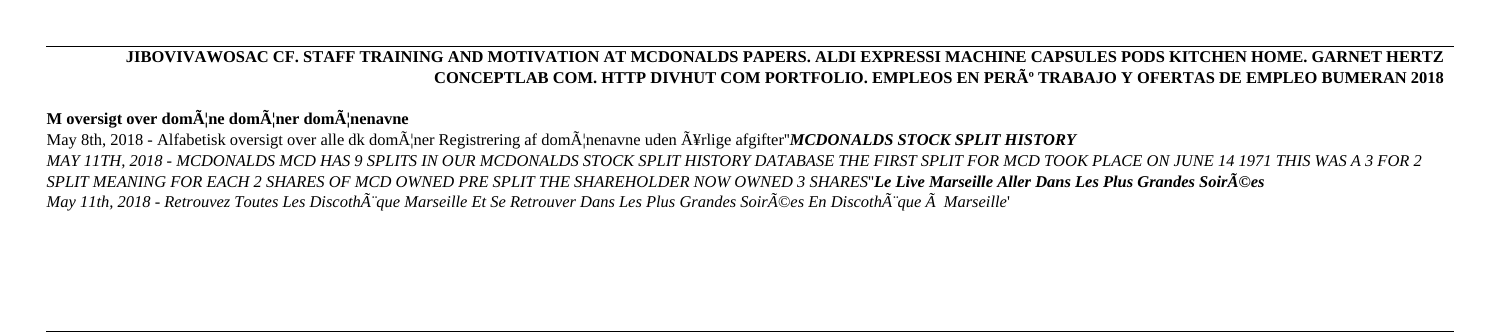## *'in favor of Traduction fran* $\tilde{A}$ *§aise*  $\hat{a} \in \tilde{B}$ *<sup>\*\*</sup> Linguee*

*May 10th, 2018 - In accordance with the provisions of Articles L 225 129 2 L 225 129 6 and L 225 138 1 of the French Commercial Code and Article L 443 5 of the French Labor Code in connection with delegations of powers and authorities to increase the share capital as contemplated in the context of this general meeting*''**Un pasado que lo liga a industria de la chatarra persigue** December 11th, 2017 - Abanderado por el PRI Mikel Arriola quiere gobernar la Ciudad de México luego de beneficiar a la industria de la chatarra y no modernizar al IMSS''**Student Transfer to Business Diploma Programs St Clair**

May 7th, 2018 - Ontario Colleges and McDonald s Restaurants of Canada Sign Memorandum of Agreement Regarding Student Transfer to Business Diploma Programs This groundbreaking agreement is the first of its kind in Ontario allowing McDonald s employees who have completed McDonald s Management Development Program Level 2 MDP to complete a 2 year Ontario'

## '*EL SALARIO MÃNIMO EN MéXICO ES INDIGNANTE E IMPIDE UNA*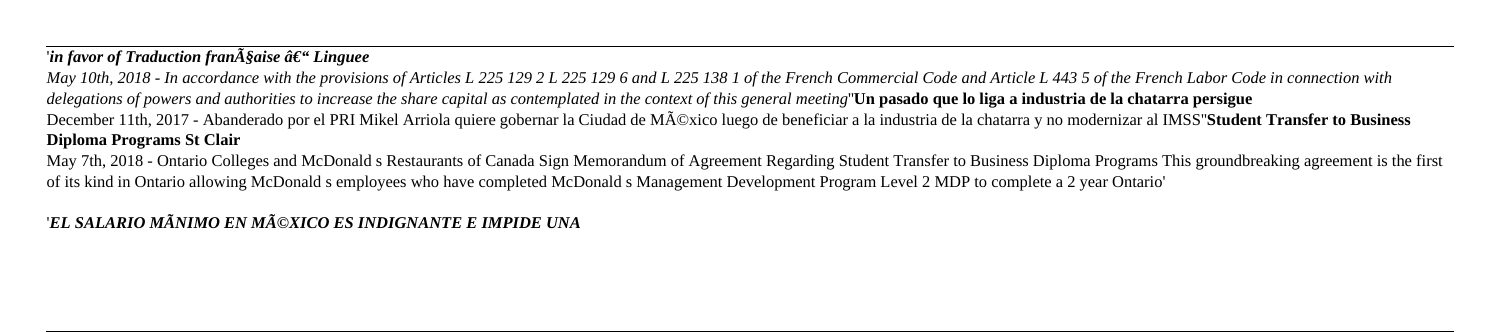## *SEPTEMBER 5TH, 2017 - CIUDAD DE MéXICO 6 DE SEPTIEMBRE SINEMBARGO â€*" ARMANDO ORIGINARIO DE ZAPOPAN JALISCO TRABAJA COMO CONSTRUCTOR EN VANCOUVER CANADÃ A LA QUINCENA GANA 15 MIL PESOS MEXICANOS SU INGRESO ES DE 17 DÃ<sup>3</sup>LARES CANADIENSES LA HORA FRENTE A LOS 2 MIL 400 PESOS QUE SE PAGAN POR EL MISMO *HORARIO EN LA CIUDAD DE MéXICO Y LOS 7 MIL 500 DE*'

#### '**DIVIDEND REINVESTMENT PLAN RBC DIRECT INVESTING**

MAY 10TH, 2018 - RBC DIRECT INVESTING OFFERS A WIDE RANGE OF INVESTMENT CHOICES TO HELP SELF DIRECTED INVESTORS CREATE A WELL BALANCED PORTFOLIO'

#### **televisiÃ3n elfinanciero com mx**

may 11th, 2018 - tv tech privacidad digital un derecho que podrias estarle quitando a tus hijos tv al sonar la campana la inflacion hace que los precios se doblen cada 30 dias en venezuela la inflaciÃ<sup>3</sup>n hace que los prec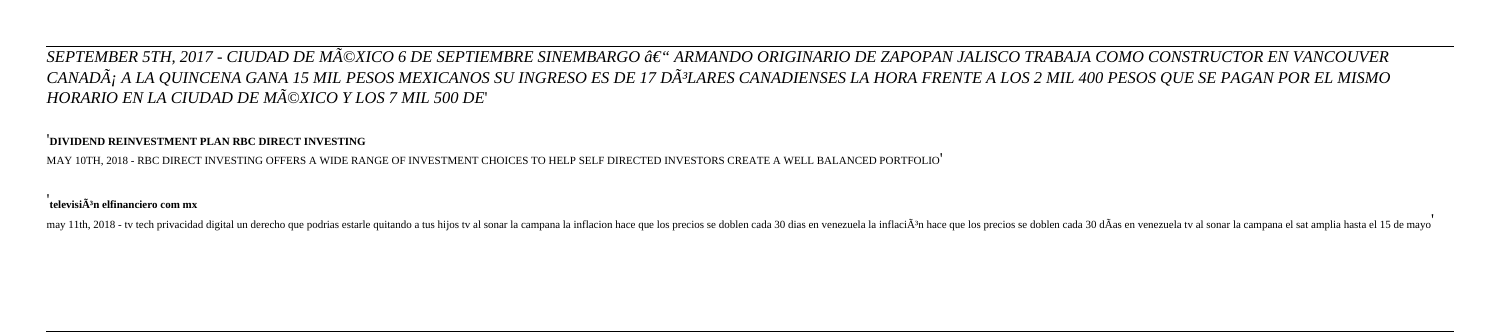### '**All tags in M XVIDEOS COM**

May 11th, 2018 - XVideos com the best free porn videos on internet 100 free''*Gmail*

*May 7th, 2018 - Gmail is email that s intuitive efficient and useful 15 GB of storage less spam and mobile access*''**Muster List by Name S A T S General Botha Old Boys** May 7th. 2018 - Surname First Names Number History AARDEN PAUL MICHAEL 2354 1997 â€" General manager of Sun Microsystems for South and Central Africa based in Johannesburg 1999 **left Sun Microsystems**'

'*BibMe Free Bibliography amp Citation Maker MLA APA May 10th, 2018 - BibMe Free Bibliography amp Citation Maker MLA APA Chicago Harvard*'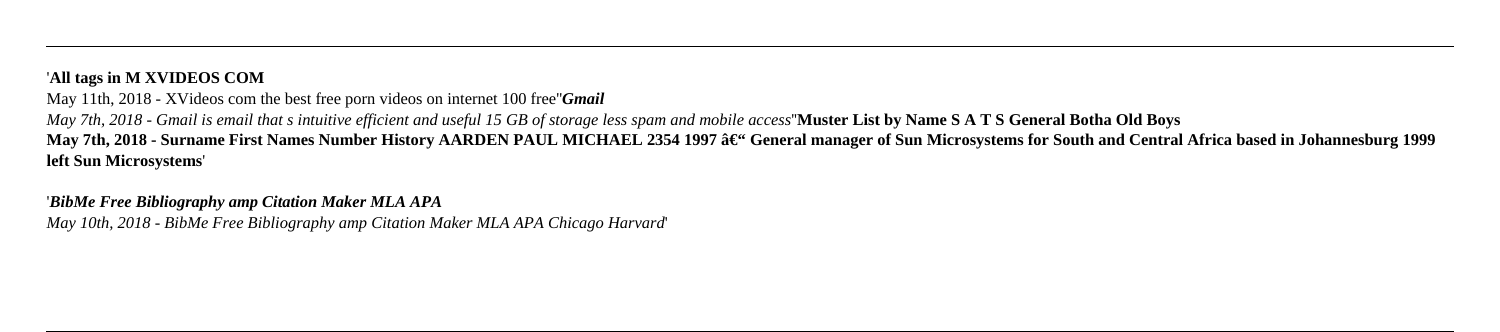#### '**Wits Enterprise Short Courses**

May 11th, 2018 - The Wits Enterprise Short Course Unit Integrates The Collective Knowledge Of The University Across Faculties And Schools To Create Short Courses That Are Tailored To Meet The Needs Of Our Stakeholders'

#### '**TELEVISIóN ELFINANCIERO COM MX**

MAY 10TH, 2018 - Â; QUé SE ESPERA PARA EL MERCADO Y LA ECONOMÃA ANTE UNA EVENTUAL VICTORIA DE AMLO' **AMTRAK ROUTES AND SCHEDULES CWRR COM**

MAY 6TH, 2018 - AMTRAK STATIONS THIS TABLE GIVES THE STREET ADDRESS AND DESTINATION CODE OF AMTRAK TRAIN AND BUS STATIONS FOR HISTORICAL PURPOSES STATIONS NO LONGER SERVED ARE RETAINED' '*ZACKS INVESTMENT RESEARCH STOCK RESEARCH ANALYSIS*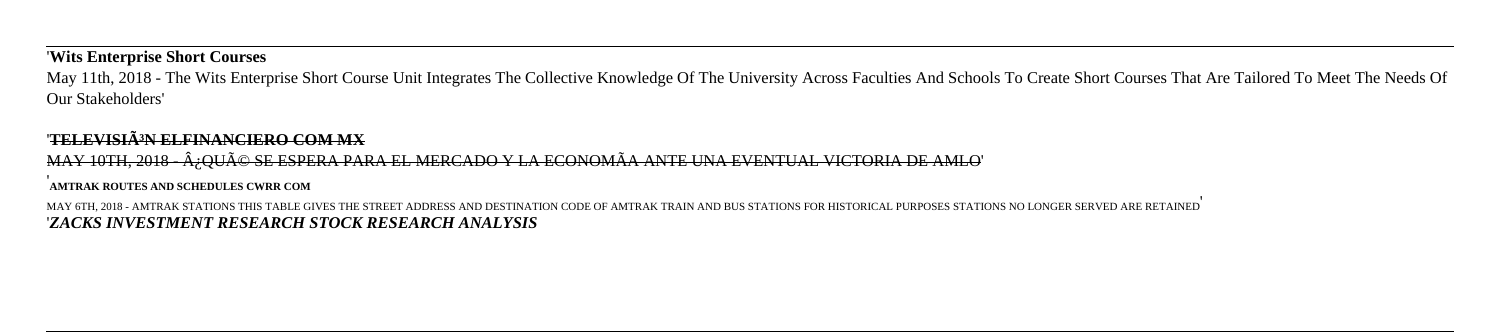#### *MAY 10TH, 2018 - ZACKS IS THE LEADING INVESTMENT RESEARCH FIRM FOCUSING ON STOCK RESEARCH ANALYSIS AND RECOMMENDATIONS GAIN FREE STOCK RESEARCH ACCESS TO STOCK PICKS STOCK SCREENERS STOCK REPORTS PORTFOLIO TRACKERS AND MORE*'

# 'Straż Pożarna Nasze Miasto Pniewy wojew $\tilde{A}$ <sup>3</sup>dztwo

May 11th, 2018 - Strażacy OSP Pniewy udali siÄ™ dwoma zastÄ™pami do pożaru garażu w Jakubowie Strażacy na miejscu zabezpieczyli miejsce zdarzenia rozwinÄ™li liniÄ™ gaÅ›niczÄ i przystÄ pili do gaszenia po $A\frac{1}{4}$ aru w trakcie gaszenia zosta $\AA$ , y znalezione butle z tlenem i acetylenem zosta $\AA$ , a przeprowadzona natychmiastowa ewakuacja os $\tilde{A}^3$ b postronnych oraz'

## '**Download baros daca maine ft bogdan ioana jibovivawosac cf**

May 10th, 2018 - Incarcat de Accesari 1109 Data 30 10 10 Marime 5 1 MB Browserul tau nu suporta HTML5'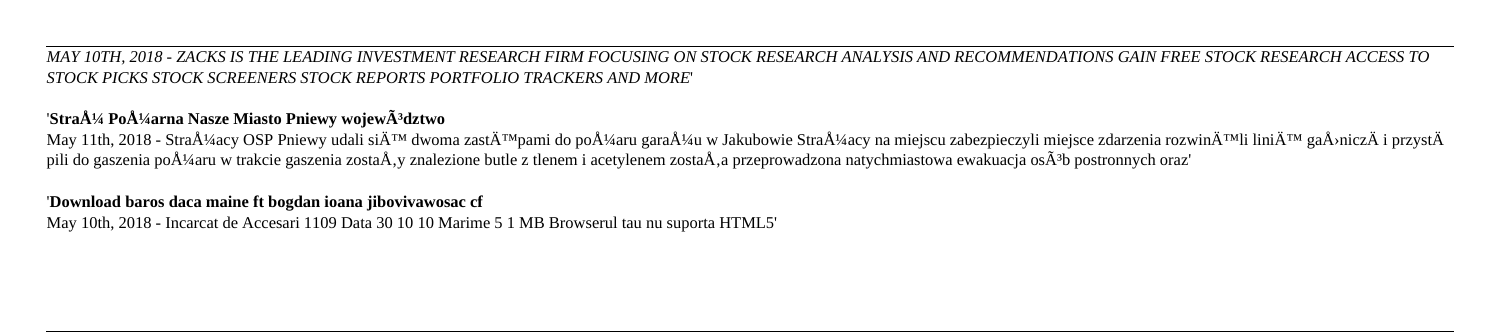'**Staff Training and Motivation at McDonalds Papers May 11th, 2018 - Category Papers Title Staff Training and Motivation at McDonalds**' '**Aldi Expressi Machine Capsules Pods Kitchen Home May 10th, 2018 - For all you coffee lovers and or pod lovers nespresso etc Aldi is releasing their Expressi machines on Saturday for 79 a pop They will also have 9 differen**''**Garnet Hertz conceptlab com**

May 9th, 2018 - Garnet Hertz http conceptlab com Updated 2017 Sept 19 CURRENT UPCOMING TOUR Disobedient Electronics 2017 Protest Tour I am doing a 7 country tour related to Disobedient Electronics Protest during September and October 2017'

#### '**HTTP DIVHUT COM PORTFOLIO**